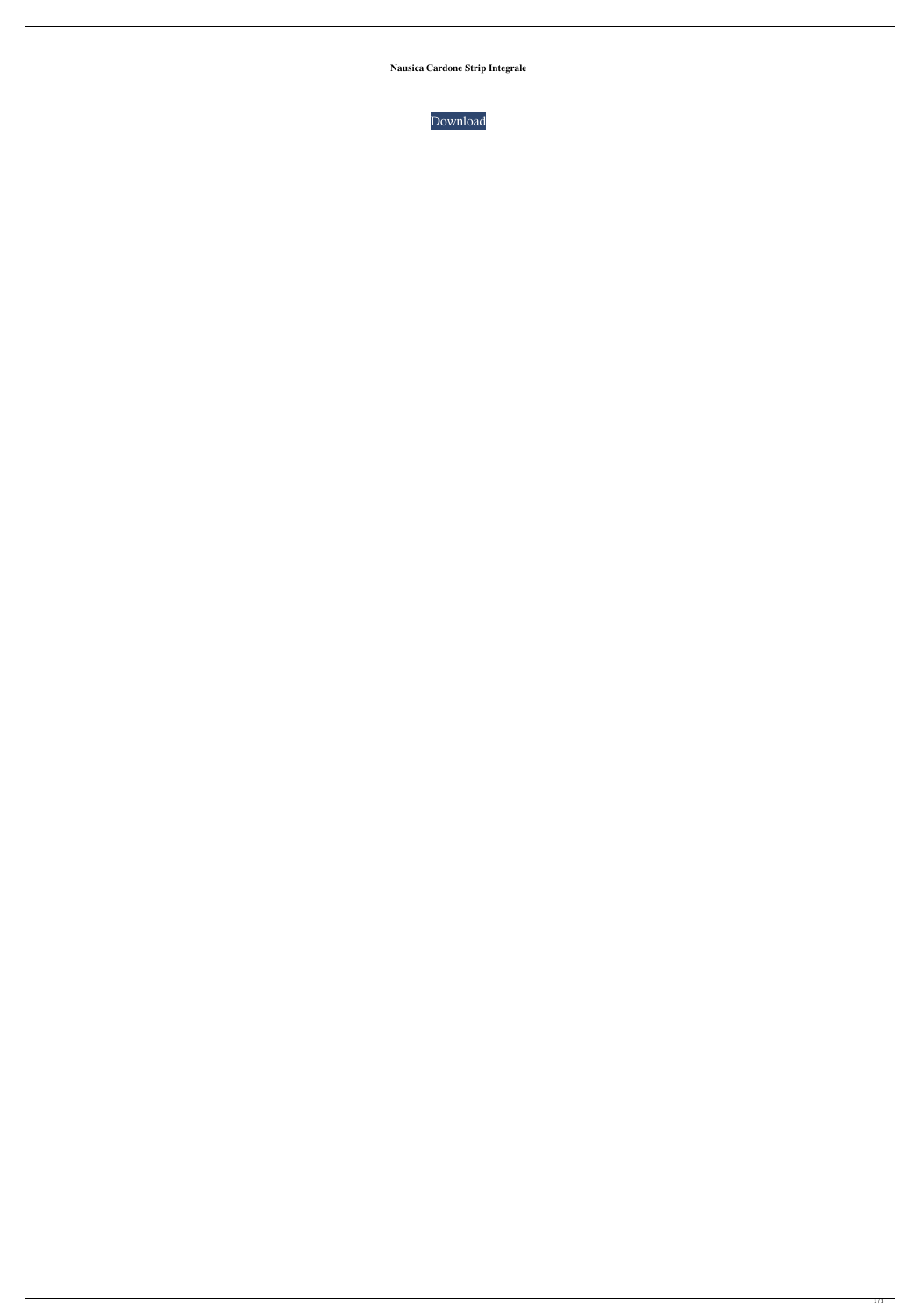:c: col\_get\_ref()`. Cell link copied. Copy / Paste. Waste Management Inc.'s (WMI) \$WMI may be an undervalued public company. Here are six ways WMI might trade even lower today. Waste Management Inc.'s stock may be one of t have enough information to trade that strategy? The big problems with this strategy are that it is very inconsistent and that it has an exceptionally high losing potential. Despite such flaws, I think WMI stock is a better that WMI is currently in a downtrend. If we assume that the past is a guide to the future, WMI is probably going to trade lower over the next few months. I expect WMI to continue trading lower over the next few months. How think WMI stock is a good bet today. 1. We are in the midst of a trade war. If you look at WMI's current earnings-per-share (EPS) estimate of \$5.49, WMI looks cheap. However, WMI's valuation looks expensive when we compare means that WMI stock's discount rate is 8.9% higher than its fair value. A valuation higher than fair value is an indication that WMI stock is undervalued. When WMI stock trades lower, it tends to trade in line with its cu when the trade war ends. WMI's fair value is its EV/FCF, which is the